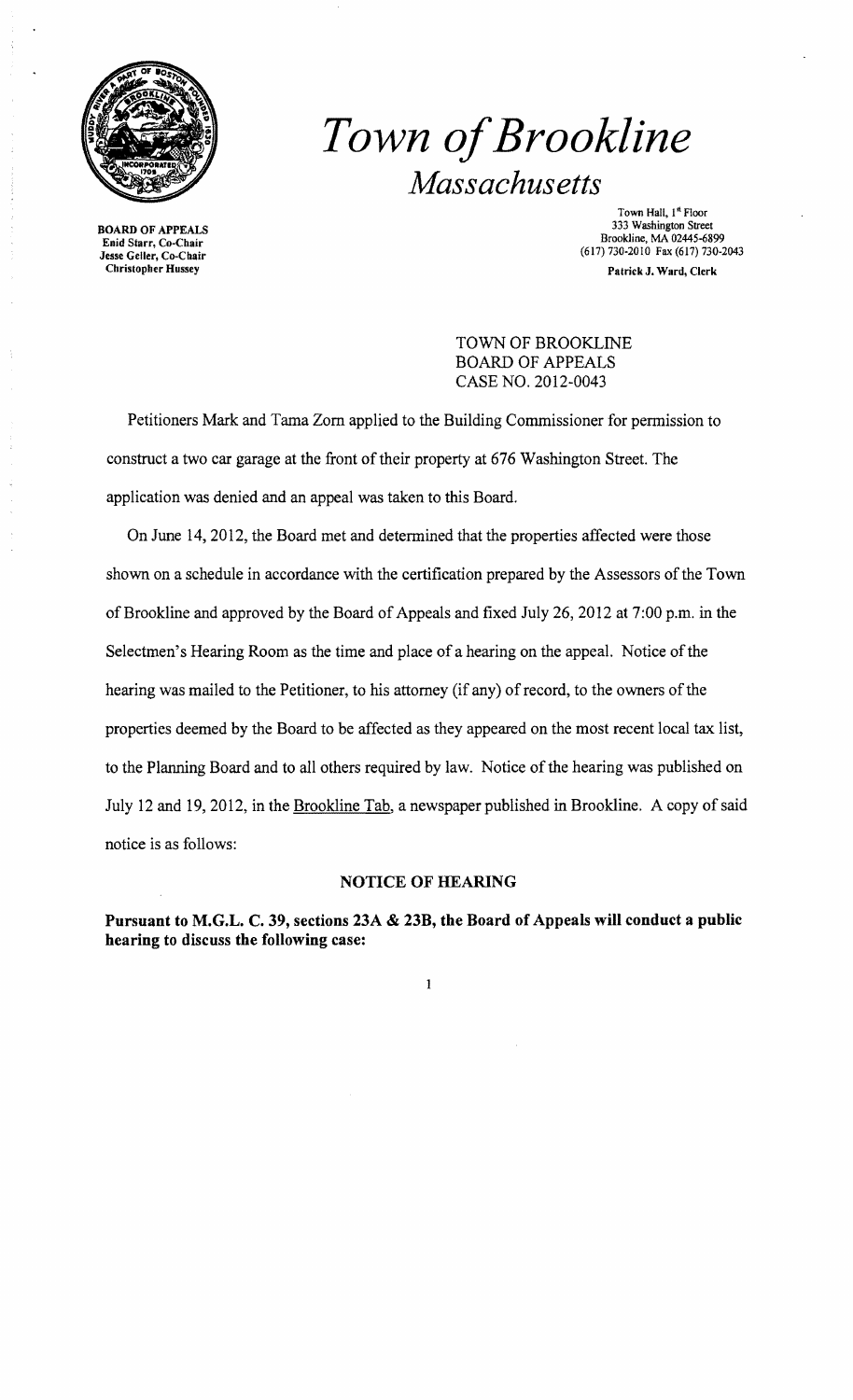Petitioner: ZORN MARK & TAMA Owner: ZORN MARK & TAMA Location of Premises: 676 WASHINGTON ST Date of Hearing; July 26, 2012 Time of Hearing: 7:00 p.m. Place of Hearing: Selectmen's Hearing Room, 6th. floor

A public hearing will be held for a variance and/or special permit from

5.01; Table of Dimensional Requirements - Footnote 1, variance required 5.09.2.a; Design Review, special permit required

5.31 Exceptions to Maximum Height Regulations, special permit required.

5.43; Exceptions to Yard and Setback Regulations, special permit required.

5.50; Front Yard Requirements, variance required.

5.53; Accessory Buildings in Front Yards, variance required.

5.54; Exceptions for Existing Alignment, variance required.

5.60; Side Yard requirements, variance required.

5.63; Accessory Buildings or Structures in Side Yards, variance required.

6.04.5.b; Design of All Off-Street Parking Facilities, variance required.

6.04.5.c.2; Design of All Off-Street Parking Facilities, variance required.

6.04.12; Design of All Off-Street Parking Facilities, special permit required.

8.02.2; Alteration or Extension, special permit required.

of the Zoning By-Law to construct additions on the northwest and southeast sides of your home.

Said premise located in a M-l.O (apartment house) residential district.

*Hearings, once opened, may be continued by the Chair to a date and time certain. No further notice will be mailed to abutters or advertised in the TAB. Questions regarding whether a hearing has been continued, or the date and time ofany hearing may be directed to the Zoning Administrator at* 617-734-2134 *or check meeting calendar at: http://calendars.town.brookline.ma.usIMasterTownCalandarl? F ormID= 158.* 

The Town of Brookline does not discriminate on the basis of disability in admission to, access to, *or operations ofits programs, services or activities. Individuals who need auxiliary aids for*  effective communication in programs and services of the Town of Brookline are invited to make *their needs known to the* ADA *Coordinator, Stephen Bress/er, Town ofBrookline,* 11 *Pierce Street, Brookline, MA 02445. Telephone:* (617) *730-2330; TDD* (617) *730-2327.* 

> Enid Starr Jesse Geller Christopher Hussey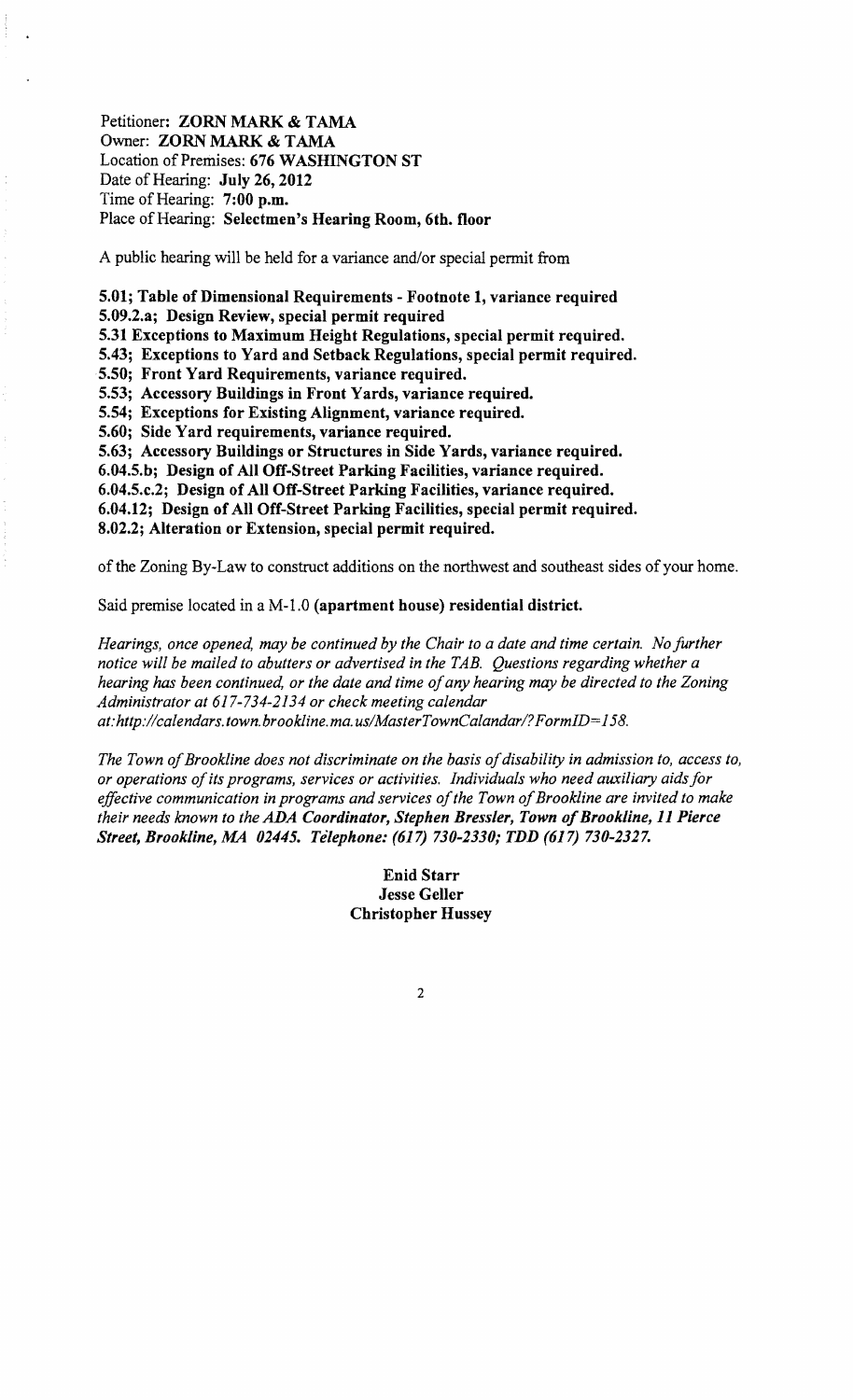At the time and place specified in the notice, this Board held a public hearing. Present at the hearing was Chairman, Jesse Geller, Board Members, Jonathan Book and Mark Zuroff. Jonathan Raisz, architect, whose address is 26 Thorndike Street, Brookline, presented the case for the petitioners.

Mr. Raisz described the property as a two-and-a-half story single-family dwelling on the south side of Washington Street. Although it is a single-family dwelling, the interior was modified in 2009 for two kitchens to allow for two related families to share the dwelling, with a covenant recorded at the Registry of Deeds restricting the use of the building to single-family use. There is a steep rise in grade from the street to the rear lot line, and there is no parking on site. A tall rock retaining wall runs along the front lot line, with stairs leading up to the center entrance. Surrounding properties are primarily multi-family dwellings or attached singlefamilies, with the commercial properties in Washington Square nearby.

Mr. Raisz said the petitioners are proposing to build a new garage at the front of the property so they can continue to live in this house. He said there are many steps to get to the front door and the garage will allow them to park on site and additionally construct an elevator from the garage to access the house more easily.

Board Member Zuroff asked why the garage was so deep. Mr. Raisz said it was for maneuverability and future accessibility as well as the construction of the elevator entrance. Mr. Raisz said once the garage is constructed, the street handicap parking space will be removed so there is no reduction in street parking. Petitoner Tama Zorn said the neighbors have been very supportive including Jerry Kampler who owns the abutting property most affected by the project.

Board Member Book asked Mr. Raisz if he would describe the counterbalancing amenities to be provided by the petitioners under Section 5.43 of the Zoning By-Law. Mr Raisz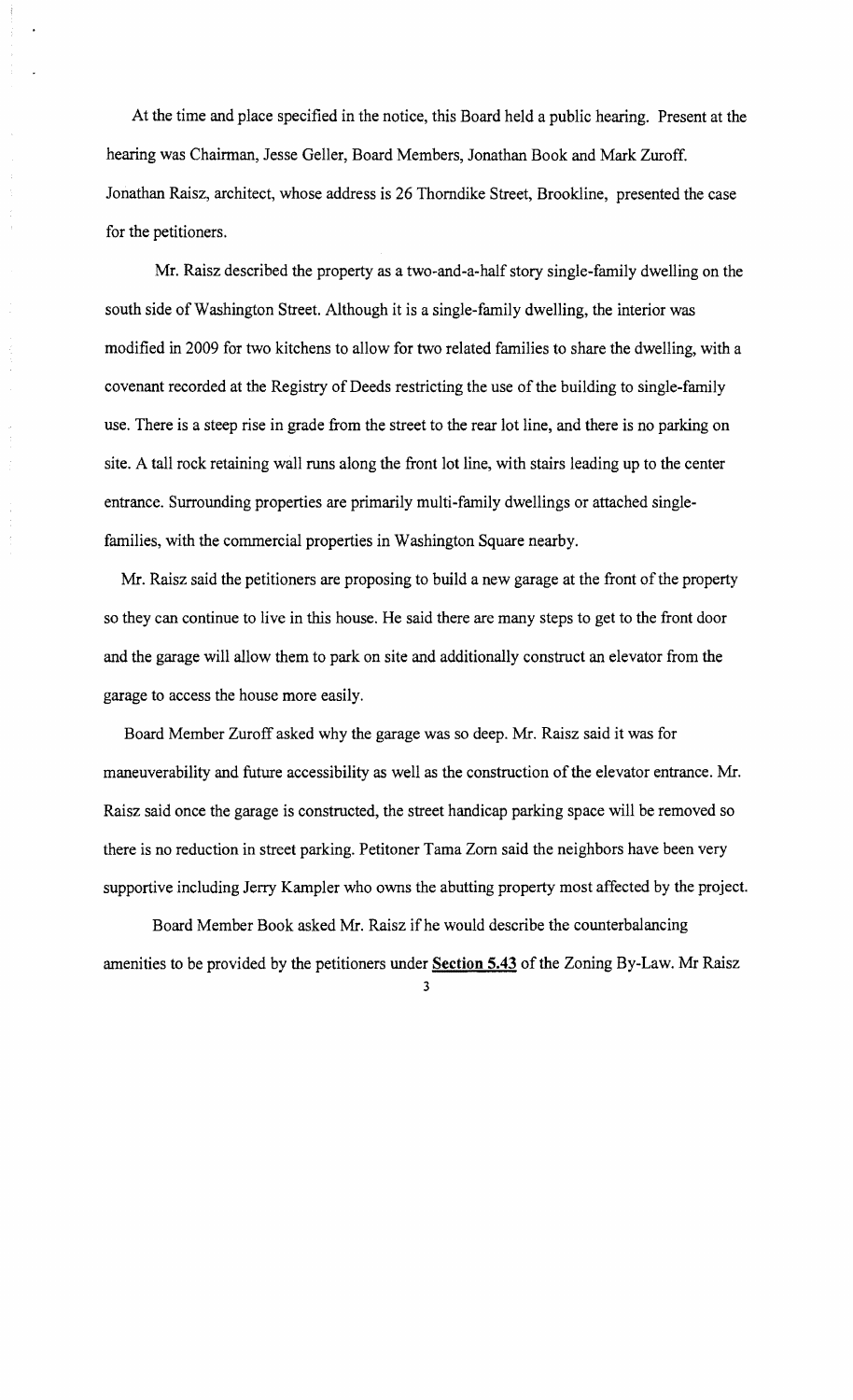said there would be a new wrought iron railing and a container garden as well as correction of an existing drainage issue on the abutting neighbor's property. Chairman Geller asked whether any consideration was given to installation of pedestrian warnings. Mr. Raisz said they have worked with the DPW and suggested pedestrian warning strips, but the DPW was not in favor of that proposal. Mr. Raisz said he would be open to providing whatever the Town felt was necessary.

The Chairman asked whether anyone in attendance wished to speak in favor of the proposal. No one rose to speak. The Chairman asked if anyone would like to speak in opposition. No one spoke in opposition.

The Chairman called upon Lara Curtis Hayes, Planner, to deliver the comments of the Planning Board.

#### **FINDINGS**

**Section 5.01 - Table of Dimensional Requirements, Footnote #1:** If the entrance to a garage faces toward the street to which its driveway has access, said entrance shall be at least 20 feet from the street lot line.

**Section 5.09.2.8 - Design Review:** Any exterior addition to a structure that fronts on Washington Street in an M District requires a special permit subject to the design review standards listed under *Section 5.09.4(a-l).* All the conditions have been met, and the most relevant sections of the design review standards are described below: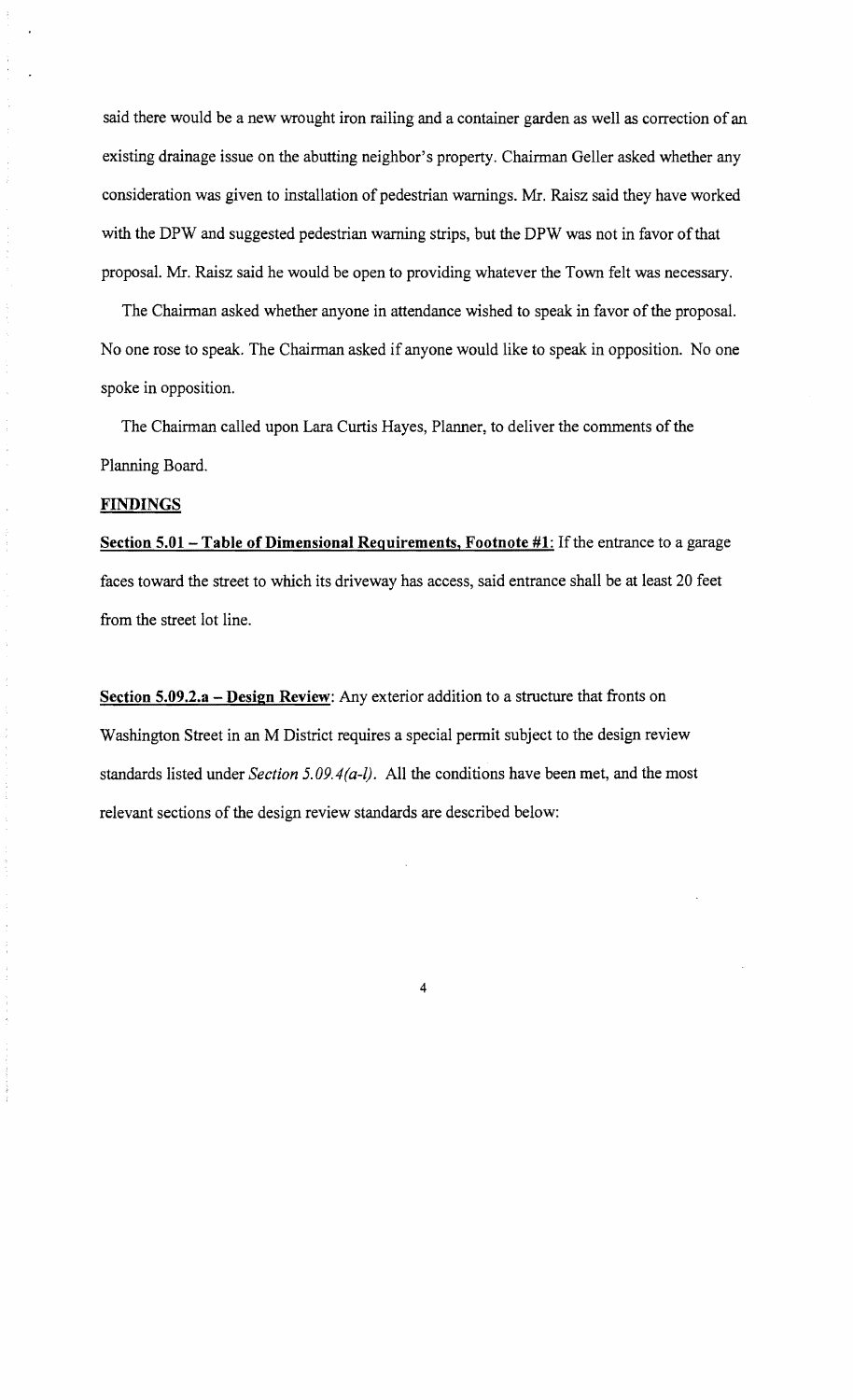a. Preservation of Trees and Landscape - The new garage is proposed where there is extensive vegetation, and will require the removal of at least one tree.

b. Relation of Buildings to Environment - The proposed addition is not expected to cause any shadows on neighboring buildings or the streetscape, but is expected to require excavation of the hillside.

c. Relation of Buildings to the Form of the Streetscape and Neighborhood - Several other buildings along Washington Street, particularly the abutting attached single-families to the right, already have front-yard garages, similar to what is being proposed with this application. The current retaining wall along the front lot line is quite high.

d. Open Space - This proposal would remove a significant amount of landscaped space from the front yard, although it is currently overgrown, as well as the removal of at least one tree; usable open space would remain largely the same since front yard space in M Districts cannot be counted toward usable open space. A deck at the rear of the building provides recreational space for the dwelling, and the proposed deck on the garage roof would add to this recreational space. e. Circulation - This proposal would create a new access point for vehicles where there is now none, in an area with relatively high pedestrian and vehicular traffic. However, the proposed width of the curb cut is typical of most two-car garages.

f. Utility Service - The proposal would create new impervious surface on the property, and therefore more storm water runoff than before. All runoff should be appropriately addressed in accordance with Engineering Department regulations.

**Section 5.31- Exceptions to Maximum Height Regulations** 

**Section 5.43 - Exceptions to Yard and Setback Regulations** 

**Section 5.50 - Front Yard Setback**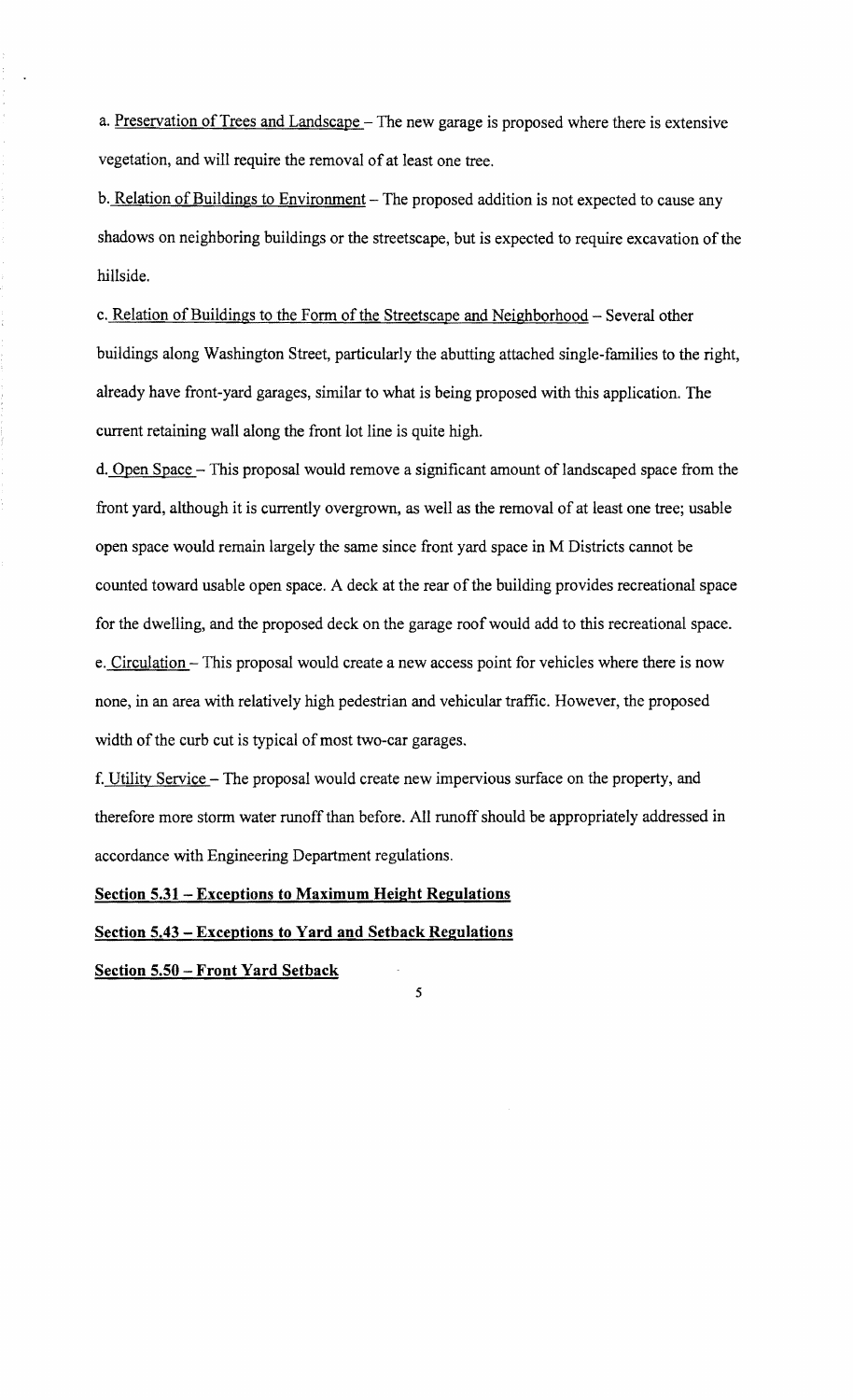## Section 5.53 - Accessory Buildings to Front Yards

### Section 5.54 - Exceptions for Existing Alignment

### Section 5.60 - Side Yard Setback

### Section 5.63 - Accessory Buildings or Structures in Side Yards

| Section 5.60 – Side Yard Setback                               |          |          |                          |  |  |  |
|----------------------------------------------------------------|----------|----------|--------------------------|--|--|--|
| Section 5.63 – Accessory Buildings or Structures in Side Yards |          |          |                          |  |  |  |
|                                                                |          |          |                          |  |  |  |
| Dimensional Requirements /                                     |          |          |                          |  |  |  |
| Garage & Elevator                                              | Required | Proposed | Relief                   |  |  |  |
| Front Yard Setback                                             | 20 feet  | $0$ feet | Special Permit*/Variance |  |  |  |
| Side Yard Setback                                              | 7.5      | $0$ feet | Special Permit*/Variance |  |  |  |
| Height                                                         | 35 feet  | 33'9''   | Complies**               |  |  |  |

\* Under *Section* 5,43, the Board of Appeals may waive yard and setback requirements if counterbalancing amenities are provided. The applicants are considering proposing landscaping as a counterbalancing amenity, as well as working to resolve a drainage issue with the abutter at 672-674 Washington Street.

\*\* Under *Section* 5.31, maximum height regulations do not apply to structures (such as cupolas, domes, chimneys, elevator penthouses, etc.) that are built above the roof and not devoted to human occupancy if they are erected to such heights and of such areas as are necessary to accomplish their purposes.

6

### Section 6.04.5.b - Design of All Off-Street Parking Facilities

## Section 6.04.5.c.2 - Design of All Off-Street Parking Facilities

# Section 6.04.12 - Design of All Off-Street Parking Facilities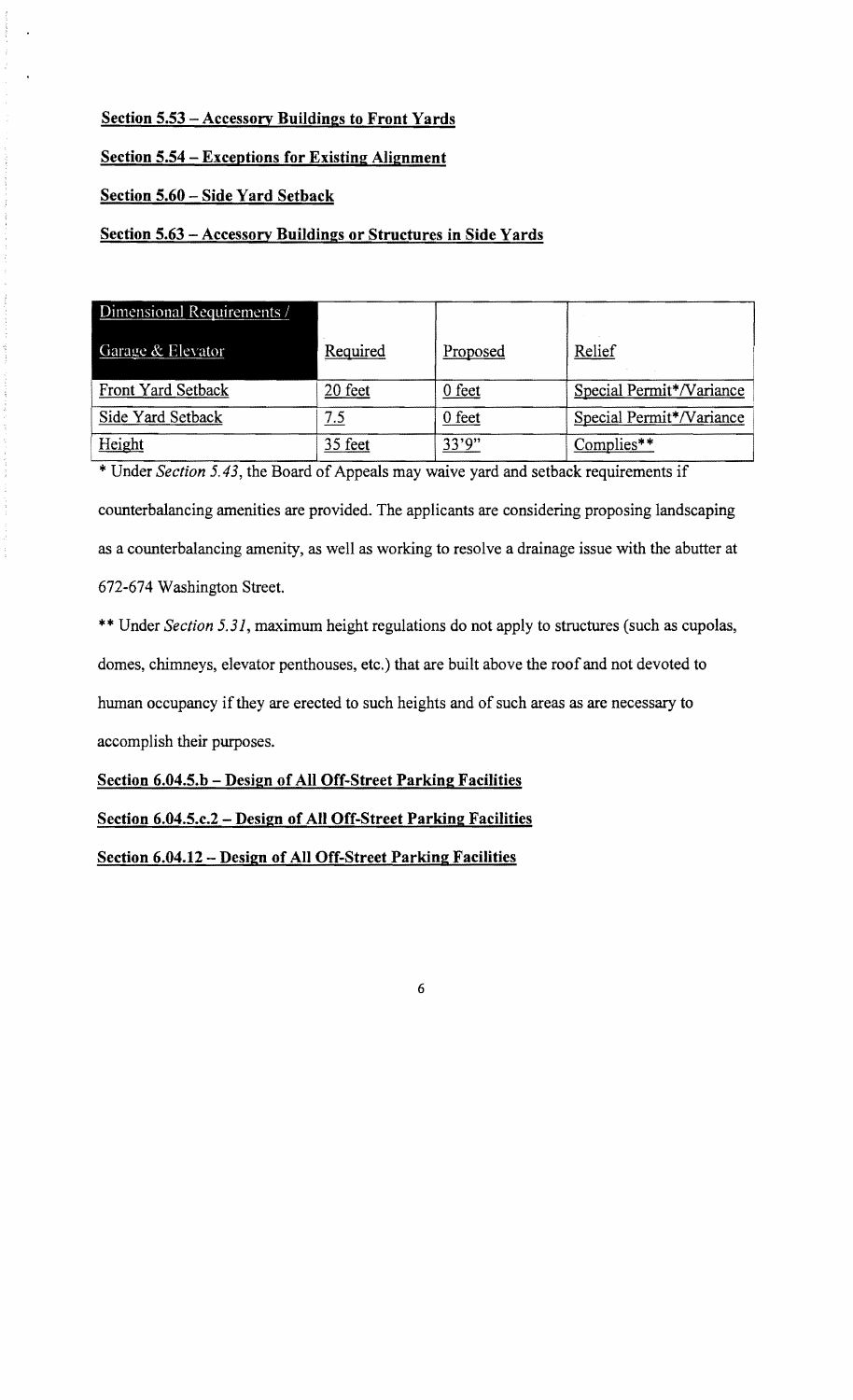| Parking/Driveway          | Required | Proposed | Relief                                        |
|---------------------------|----------|----------|-----------------------------------------------|
| <b>Front Yard Setback</b> | 10 feet  | 0 feet   | Special Permit <sup><math>\alpha</math></sup> |
| Side Yard Setback         | 5 feet   | 0 feet   | Special Permit $\alpha$                       |

<sup>a</sup>Under *Section 6.04.12*, the Board of Appeals may waive the dimensional requirements for parking facilities being installed to serve existing structures and land uses.

#### **Section 8.02.2 - Alteration or Extension**

A special permit is required to alter a pre-existing non-conforming structure or use. This dwelling is non-conforming as to height.

Ms. Hayes said the Planning Board is not opposed to this proposal to construct a new attached garage and elevator addition to this single-family dwelling. Although the Board does not typically support front yard parking proposals, in this case, the property has no on-site parking, already has a very high retaining wall along the front lot line, and is next to a series of buildings with similar front yard garages. The new garage with deck above would provide articulation and dimension to the pedestrian area, an improvement over the existing wall, and the new deck would create recreational open space in an area that's largely overgrown with landscaping. The applicants have also indicated they would work with their neighbor at 672-674 Washington Street to resolve a drainage issue on the property line. The elevator would allow for an accessible entrance to the dwelling, as well as provide access to all floors.

Some details for the proposal should still be provided, specifically what sort of materials will be used for the exterior of the garage and elevator addition and more information regarding the third floor dormer. If landscaping is to be used as a counterbalancing amenity, then a detailed landscaping plan should be provided prior to issuance of a building permit showing the new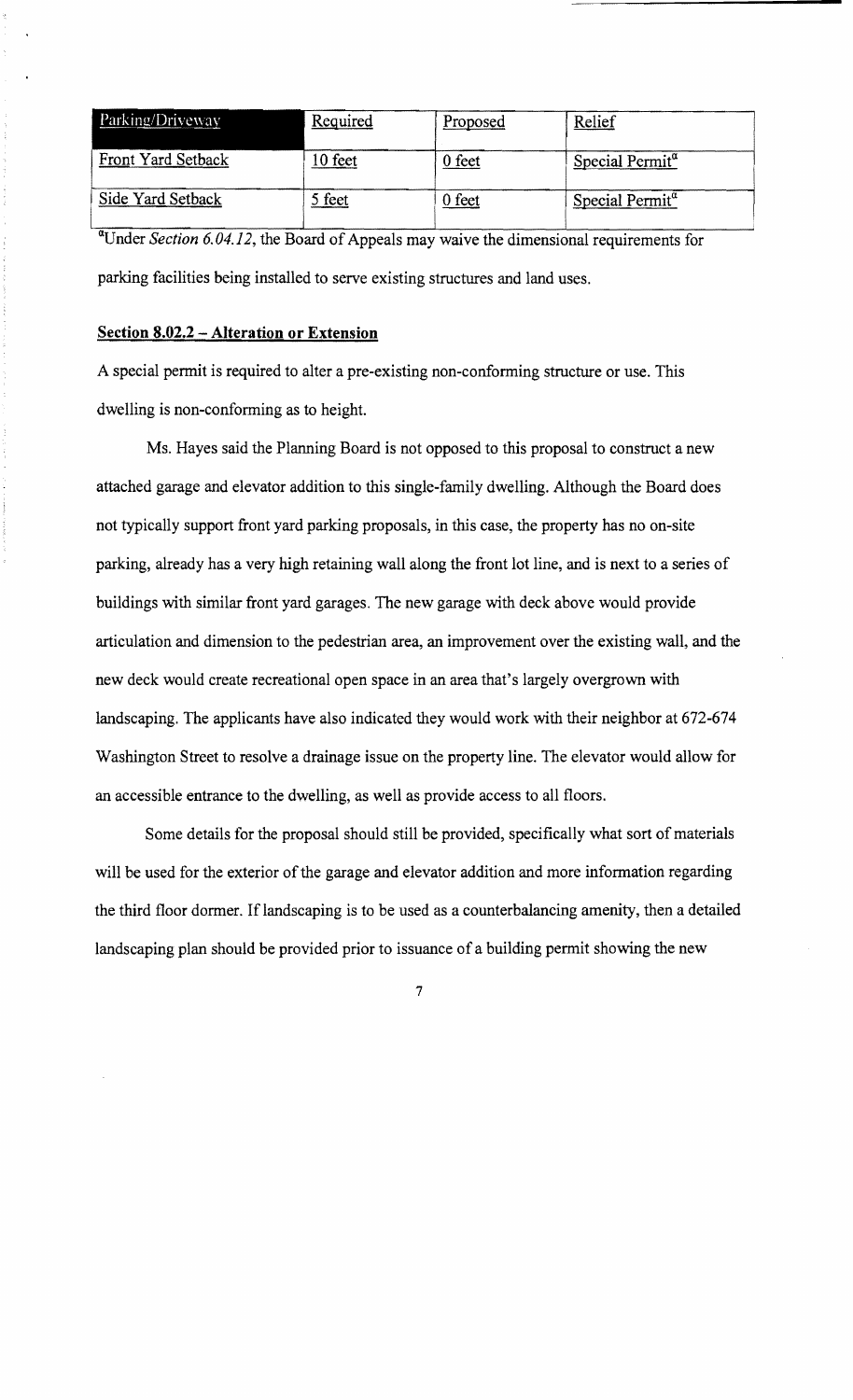plantings. Additionally, although the Planning Board believes the proposed tactile warning strips on either side of the garage are helpful, the applicant should check with the Department of Public Works about such installations on public sidewalks to ensure the proposal meets their standards.

Therefore, the Planning Board recommends approval of the plans by Jonathan Raisz, dated 6/5/2012, subject to the following conditions:

- 1. Prior to the issuance of a building permit, the applicant shall submit final plans and elevations, indicating all salient dimensions, materials, and railing and lighting details, subject to the review and approval of the Planning Board.
- 2. Prior to the issuance of a building permit, the applicant shall submit a final site plan subject to the review and approval of the Assistant Director of Regulatory Planning.
- 3. Prior to the issuance of a building permit, the applicant shall submit a final landscape plan indicating all counterbalancing amenities subject to the review and approval of the Planning Board.
- 4. Prior to the issuance of a building permit, the applicant shall submit to the Building Commissioner for review and approval for conformance to the Board of Appeals decision: 1) a final site plan stamped and signed by a registered engineer or land surveyor; 2) final building elevations stamped and signed by a registered architect; and 3) evidence that the Board of Appeals decision has been recorded at the Registry of Deeds.

The Chairman then called upon Michael Yanovitch, Chief Building Inspector, for the comments of the Building Department. Mr. Yanovitch said that the Building Department has no objections to the proposal and feels the addition will improve the streetscape as a whole.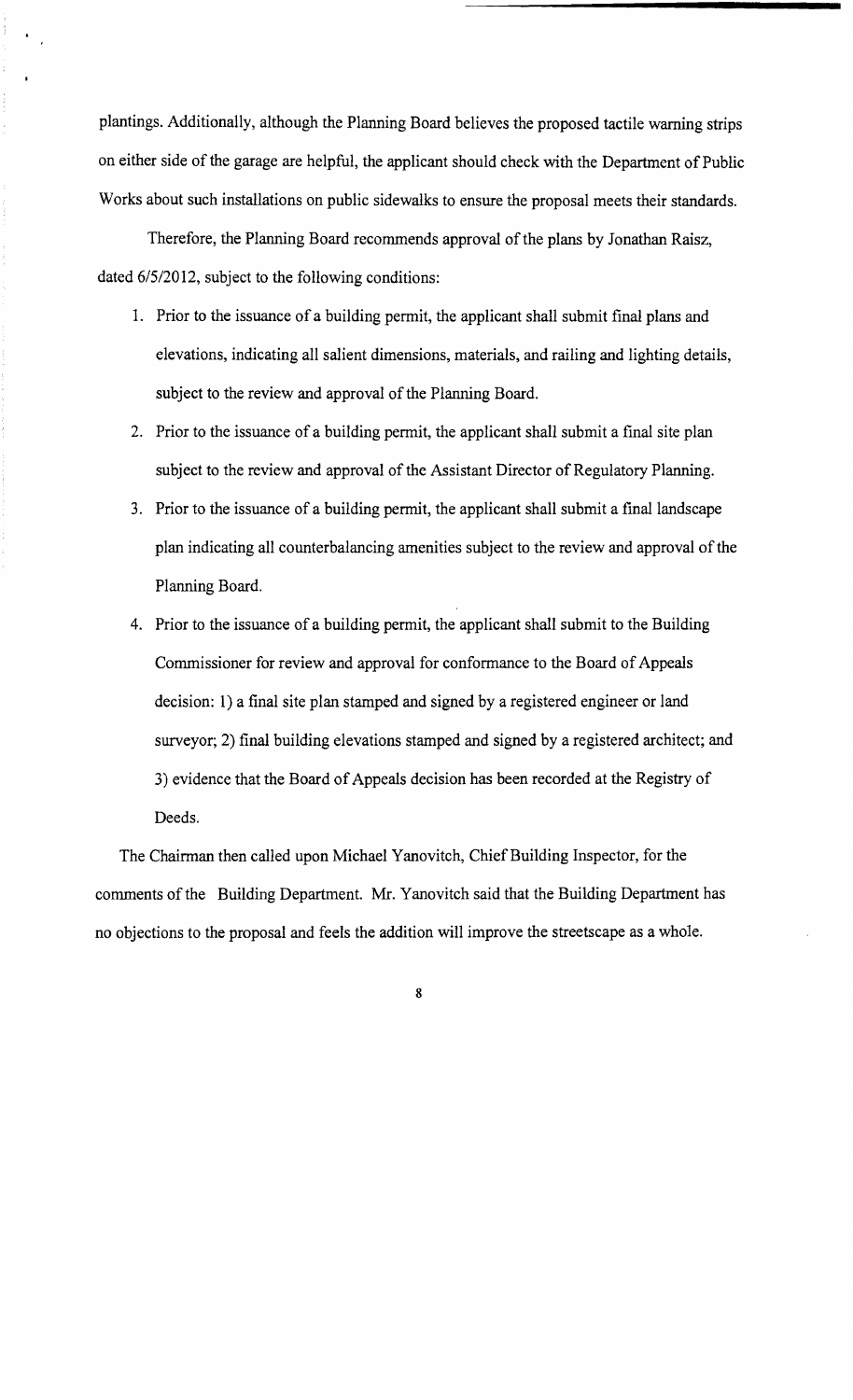Chairman Geller said he disagrees that the structure is an improvement to the streetscape. He said he does appreciate the need for off-street parking and feels it meets the requirements for the relief requested under the Zoning By-Law. Chairman Geller suggested that a condition be added to include some form of warning to provide better safety to pedestrians. Board Member Zuroff said he agrees with Chairman Geller. Board Member Book said he agrees with Mr. Geller and Mr. Zuroff but is troubled by the elevator shaft at the front of the house, however he is favorable towards granting the relief requested.

The Board, having deliberated on this matter and having considered the foregoing testimony, concludes that it is desirable to grant Special Permits pursuant to **Section 5.09, Section 5.72, Section 5.43, Section 6.04.12 and Section 8.02.2** of the Zoning By-Law. The Board also made the following specific findings pursuant to **Section 9.05** of the Zoning By-Law:

- a. The specific site is an appropriate location for such a use, structure, or condition.
- b. The use as developed will not adversely affect the neighborhood.
- c. There will be no nuisance or serious hazard to vehicles or pedestrians.
- d. Adequate and appropriate facilities will be provided for the proper operation of the proposed use.

Accordingly, the Board voted unanimously to grant the requested relief subject to the following conditions:

1. Prior to the issuance of a building permit, the applicant shall submit final plans and elevations, indicating all salient dimensions, materials, and railing and lighting details, as well as pedestrian safety measures, subject to the review and approval of the Planning Board.